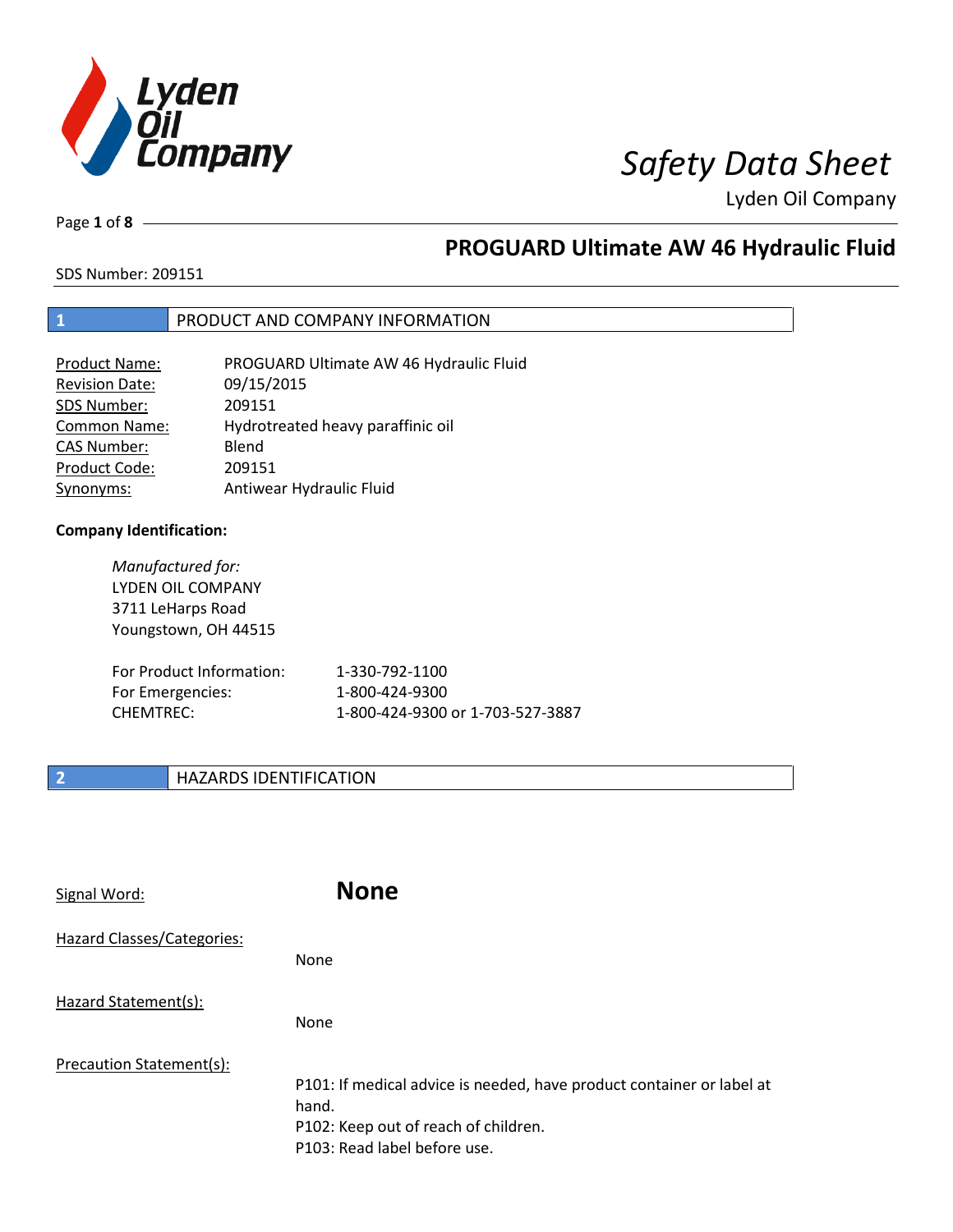

Page **2** of **8**

**PROGUARD Ultimate AW 46 Hydraulic Fluid**

SDS Number: 209151

Other Hazard Statement(s):

-NFPA Ratings:  $Health = 0$  $Fire = 1$ Reactivity  $= 0$ 

Repeated exposure may cause skin dryness or cracking.

**3** COMPOSITION / INFORMATION ON INGREDIENTS

Ingredients:

*Mixture of the substances listed below with nonhazardous additions.*

| <b>Chemical Name</b>                                   | <b>CAS Number</b> | Percentage |
|--------------------------------------------------------|-------------------|------------|
| Distillates (petroleum), hydrotreated heavy paraffinic | 64742-54-7        | $<$ 100    |
| Residual oils, petroleum, solvent dewaxed              | 64742-62-7        | $90$       |
| Non-hazardous materials                                | N/A               | <5         |

*\*Any concentration shown as a range is to protect confidentiality or is due to batch variation.*

**4** FIRST AID MEASURES

### Description of First Aid Measures:

Inhalation:

Remove victim to fresh air and keep at rest in a position comfortable for breathing. If the victim has difficulty breathing or tightness of the chest, is dizzy, vomiting or unresponsive, give oxygen with rescue breathing or CPR as required and transport to the nearest medical facility.

Skin Contact:

Flush skin with water, wash with soap and water. Remove contaminated clothing. Do not reuse clothing until cleaned. If material is injected under the skin, transport to the nearest medical facility for additional treatment.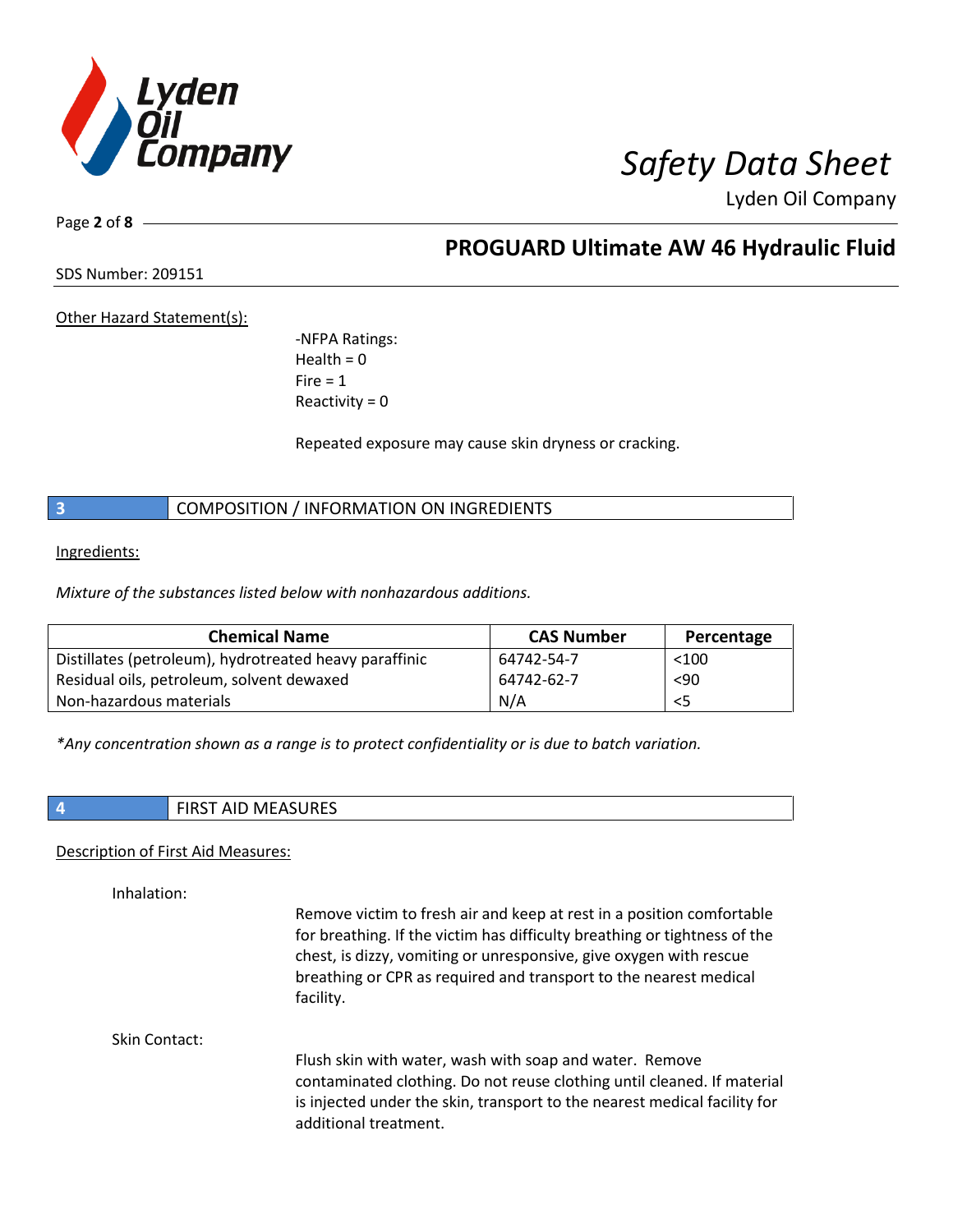

| Page 3 of 8 $-$                               |                        |                                                                                                     |  |
|-----------------------------------------------|------------------------|-----------------------------------------------------------------------------------------------------|--|
|                                               |                        | PROGUARD Ultimate AW 46 Hydraulic Fluid                                                             |  |
| <b>SDS Number: 209151</b>                     |                        |                                                                                                     |  |
| Eye Contact:                                  |                        |                                                                                                     |  |
|                                               |                        | Rinse opened eye for several minutes under running water. If                                        |  |
|                                               |                        | symptoms persist, consult medical attention.                                                        |  |
| Ingestion:                                    |                        |                                                                                                     |  |
|                                               | attention.             | Rinse mouth with water. If symptoms develop, obtain medical                                         |  |
|                                               |                        |                                                                                                     |  |
| Symptoms and Effects, both acute and delayed: |                        |                                                                                                     |  |
|                                               |                        | Inhalation of oil mists or vapors generated at                                                      |  |
|                                               |                        | elevated temperatures may cause respiratory<br>irritation. Dry skin and possible irritation with    |  |
|                                               |                        | repeated and prolonged exposure.                                                                    |  |
| <b>Recommended Actions:</b>                   |                        |                                                                                                     |  |
|                                               |                        | Treat symptomatically. Call a doctor or poison                                                      |  |
|                                               |                        | control center for guidance.                                                                        |  |
| 5                                             | FIRE FIGHTING MEASURES |                                                                                                     |  |
|                                               |                        |                                                                                                     |  |
| Recommended Fire-Extinguishing Equipment:     |                        |                                                                                                     |  |
|                                               |                        | Use dry powder, foam, or carbon dioxide fire<br>extinguishers. Water may be ineffective in fighting |  |
|                                               |                        | an oil fire unless used by experienced fire fighters                                                |  |
|                                               |                        | and may cause frothing of materials heated above<br>100°C.                                          |  |
|                                               |                        |                                                                                                     |  |
| Possible Hazards During a Fire:               |                        |                                                                                                     |  |
|                                               |                        | Hazardous combustion products may include: A                                                        |  |
|                                               |                        | complex mixture of airborne solid and liquid<br>particulates and gases (smoke). Carbon monoxide.    |  |
|                                               |                        | Unidentified organic and inorganic compounds.                                                       |  |
|                                               |                        |                                                                                                     |  |
| Recommendations to Firefighters:              |                        |                                                                                                     |  |

Proper protective equipment including breathing apparatus.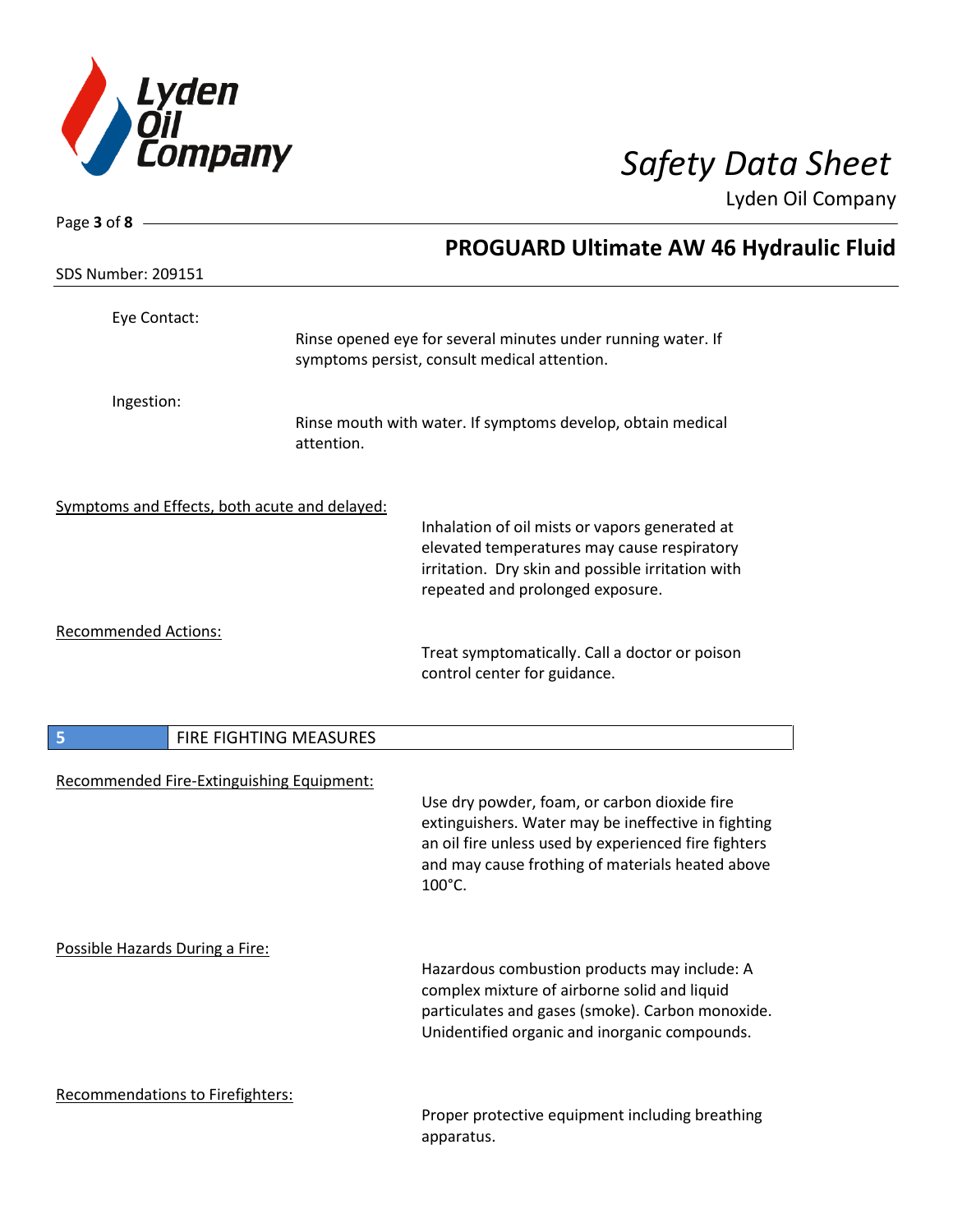

SDS Number: 209151

Page **4** of **8**

# **PROGUARD Ultimate AW 46 Hydraulic Fluid**

| 6<br><b>ACCIDENTAL RELEASE MEASURES</b>    |                                                                                                                                                                               |
|--------------------------------------------|-------------------------------------------------------------------------------------------------------------------------------------------------------------------------------|
|                                            |                                                                                                                                                                               |
| <b>Personal Precautions:</b>               | Avoid contact with skin, eyes, and clothing.<br>Keep away from sources of ignition.<br>For large spills, notify persons downwind of the<br>release. Stay upwind of the spill. |
| <b>Emergency Procedures:</b>               |                                                                                                                                                                               |
|                                            | Contain spilled material, collect in suitable and<br>properly labled containers.                                                                                              |
| <b>Environmental Precautions:</b>          |                                                                                                                                                                               |
|                                            | Do not allow to reach sewage system or any water<br>course.                                                                                                                   |
|                                            | Do not allow to enter ground waters.                                                                                                                                          |
| Cleanup Procedures:                        | Pick up excess with inert absorbant material. Treat<br>contaminated absorbent same as spilled product.                                                                        |
| $\boxed{7}$<br><b>HANDLING AND STORAGE</b> |                                                                                                                                                                               |
| <b>Handling Precautions:</b>               |                                                                                                                                                                               |
|                                            | Handle with care and avoid spillage on the floor.<br>Do not cut, weld, drill, grind, braze, or solder<br>container.                                                           |
| <b>Storage Requirements:</b>               |                                                                                                                                                                               |
|                                            | Keep container tightly sealed.<br>Keep away from sources of ignition.                                                                                                         |
|                                            | Storage temperatures above 113°F may lead to                                                                                                                                  |

thermal decomposition.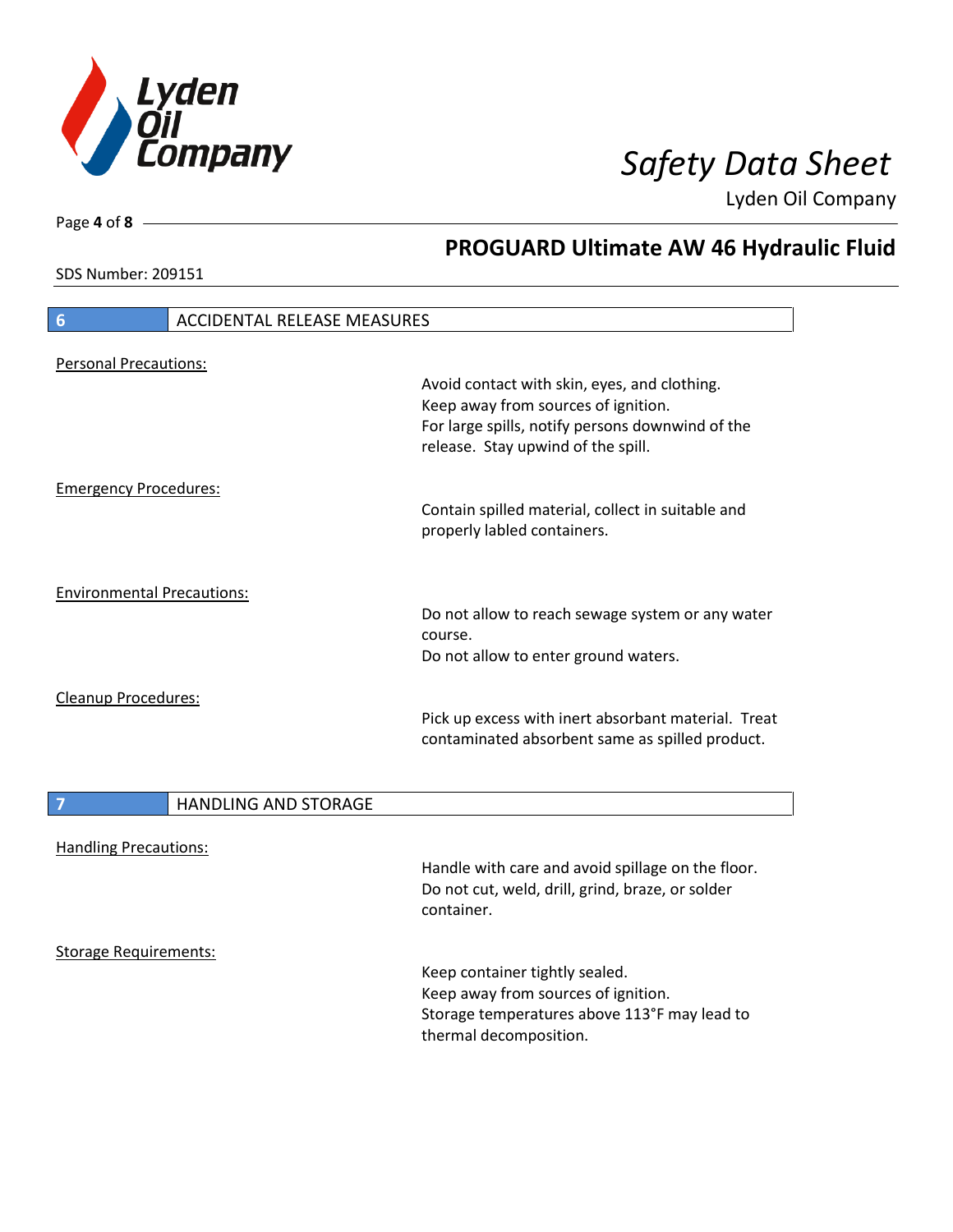

Page **5** of **8**

# **PROGUARD Ultimate AW 46 Hydraulic Fluid**

SDS Number: 209151

### **8** EXPOSURE CONTROLS / PERSONAL PROTECTION

#### Exposure Limits:

-64742-54-7 Distillates (petroleum), hydrotreated heavy parffinic (<100%):

ACGIH TWA  $-$  5mg/m<sup>3</sup> (oil mist) ACGIH STEL - 10mg/m<sup>3</sup> (oil mist) OSHA TWA  $-$  5mg/m<sup>3</sup> (oil mist)

-64742-62-7 Residual oils, petroleum, solvent dewaxed (<90%):

ACGIH TWA  $-$  5mg/m<sup>3</sup> (oil mist) ACGIH STEL - 10mg/m<sup>3</sup> (oil mist) OSHA TWA – 5mg/m $3$  (oil mist)

### Engineering Controls:

All ventilation should be designed in accordance with OSHA standard (29 CFR 1910.94).

#### Personal Protective Equipment:

Wash hands before breaks and at the end of work. Use safety glasses and gloves.

### **9** PHYSICAL AND CHEMICAL PROPERTIES

| Amber                |
|----------------------|
| Liquid               |
| Petroleum            |
| Data not available   |
| Data not available   |
| Data not available   |
| Data not available   |
| Data not available   |
| $>302^\circ$ F       |
| Data not available   |
| May Ignite           |
| Data not available   |
| $<$ 1 mmHg           |
| $>1$ (where air = 1) |
|                      |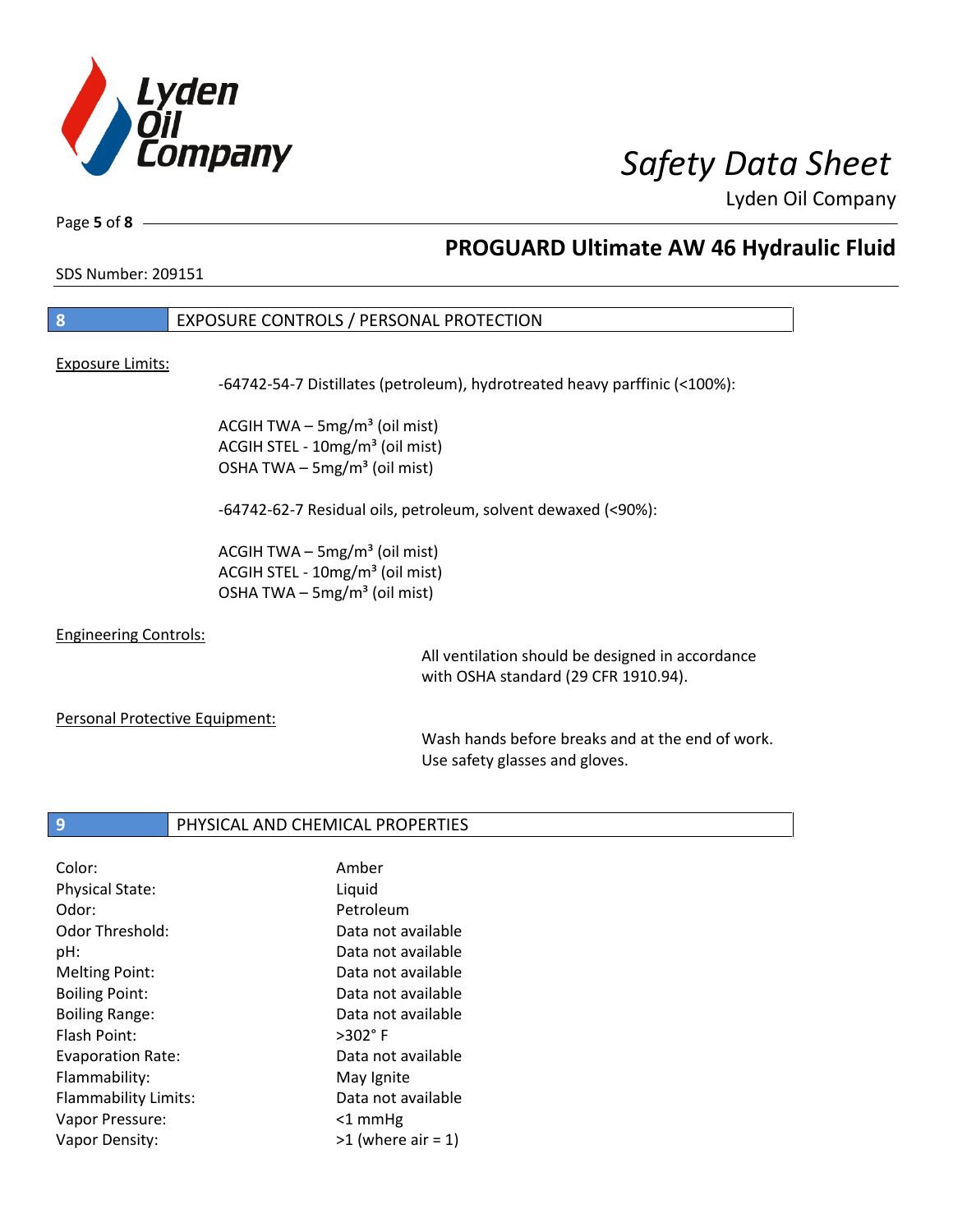

Page **6** of **8**

# **PROGUARD Ultimate AW 46 Hydraulic Fluid**

### SDS Number: 209151

Solubilities: Insoluble in water Partition Coefficient: Data not available Auto-Ignition Temperature: Data not available Decomposition Temperature: Data not available

Relative Density: 7.08-7.41 pounds per gallon Viscosity: 46 mm²/sec (kinematic at 40° C)

| 10                             | STABILITY AND REACTIVITY |                                                                  |
|--------------------------------|--------------------------|------------------------------------------------------------------|
| Stability:                     |                          | Stable under normal conditions.                                  |
| Reactivity:                    |                          | Not reactive under normal conditions.                            |
| <b>Conditions to Avoid:</b>    |                          | Extreme temperature, sparks, open flame, and<br>direct sunlight. |
| <b>Hazardous Reactions:</b>    |                          | No known hazardous reactions.                                    |
| <b>Incompatible Materials:</b> |                          | Strong oxidizers and strong reducing agents.                     |
| Decomposition Products:        |                          | Hazardous decomposition products are not<br>expected to form.    |

### **11** TOXICOLOGICAL INFORMATION

#### Routes of Exposure:

Skin and eye contact are the primary routes of exposure although exposure may occur following accidental ingestion.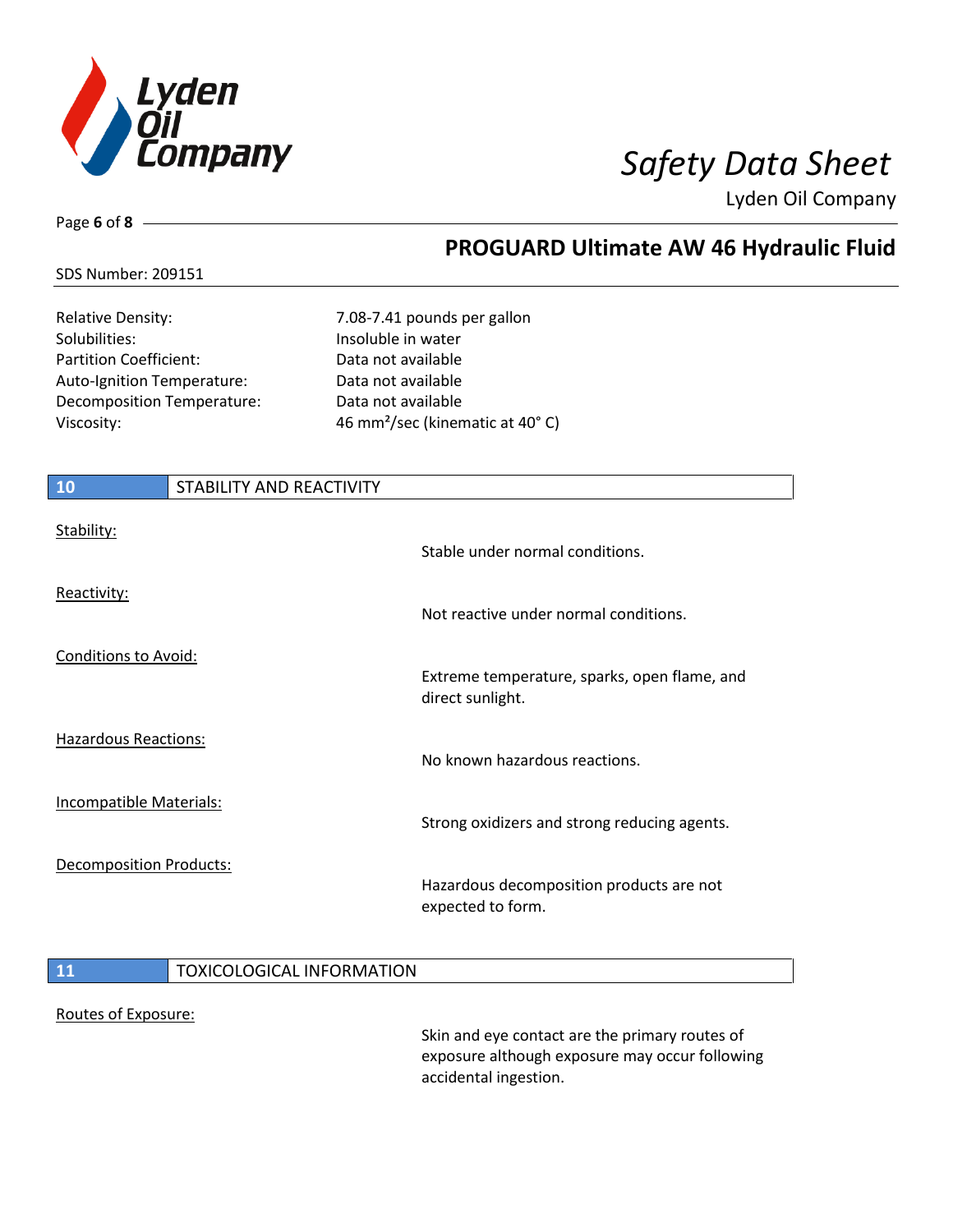

Page **7** of **8**

Lyden Oil Company

|                                                                                    | <b>PROGUARD Ultimate AW 46 Hydraulic Fluid</b>                                              |
|------------------------------------------------------------------------------------|---------------------------------------------------------------------------------------------|
| <b>SDS Number: 209151</b>                                                          |                                                                                             |
| <b>Exposure Effects:</b>                                                           |                                                                                             |
|                                                                                    | Repeated skin contact may cause dermatitis or an<br>oil acne.                               |
| <b>Measures of Toxicity:</b>                                                       |                                                                                             |
|                                                                                    | <b>Acute Toxicity Estimates:</b>                                                            |
|                                                                                    | Oral LD50: >5 g/kg<br>Dermal LD50: >2 g/kg (rabbit)<br>Inhalative LC50: >5 mg/l (mist)      |
| Carcinogenic/Mutagenic Precautions:                                                | Non-carcinogenic and not expected to be<br>mutagentic.                                      |
| 12<br><b>ECOLOGICAL INFORMATION</b>                                                |                                                                                             |
| <b>Ecological Precautions:</b>                                                     | Avoid exposing to the environment.                                                          |
| <b>Ecological Effects:</b><br>No specific environmental or aquatic data available. |                                                                                             |
| 13<br>DISPOSAL CONSIDERATIONS                                                      |                                                                                             |
| Disposal Methods:                                                                  | Dispose of waste material in accordance with all<br>local, state, and federal requirements. |
| Disposal Containers:                                                               | Use properly approved container for disposal.                                               |
| <b>Special Precautions:</b>                                                        | Do not flush to surface waters or drains.                                                   |